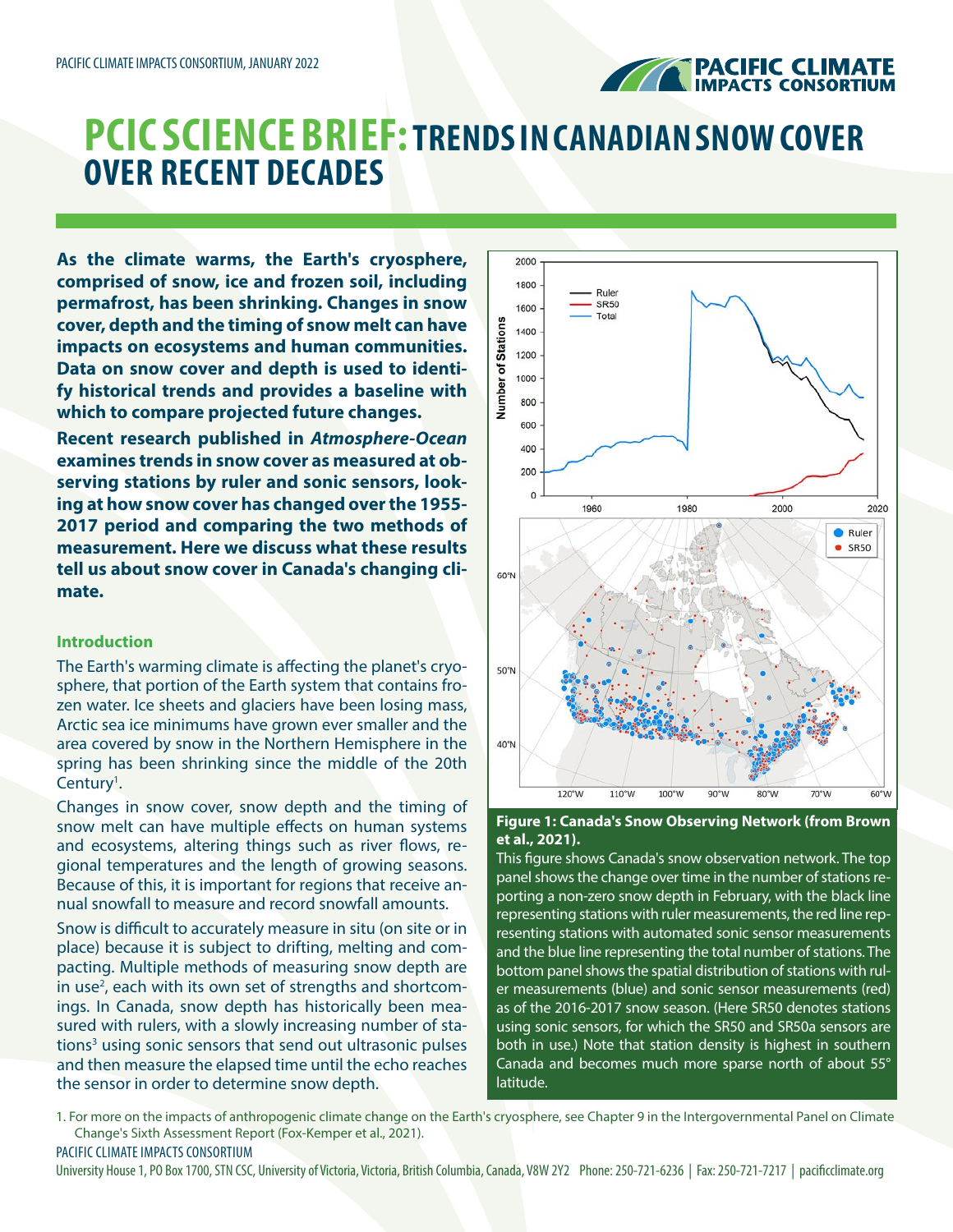Given the importance of snow to Canadian ecosystems and human communities, and the ongoing shift from ruler measurements to sonic sensors, it is worth asking: (1) if there are any trends in Canadian snow cover and depth and, (2) if the shift in measurement methods introduces any biases into estimates of these quantities.

Addressing these questions in a recent paper in *Atmosphere-Ocean*, Brown and coauthors (2021) evaluate in situ snow measurements from Environment and Climate Change Canada (ECCC) over the 1955-2017 period, estimating trends in snow cover and comparing manual ruler measurements to those taken by automated sensors.

## **The Canadian Snow Network**

Canada's snow-depth observation network has gone through a number of changes since the first measurement recorded in ECCC's archives was made at Chaplin, Saskatchewan, in 1883. Initially, measurements were only made once at the end of each month at a small number of locations using rulers. In 1941 stations began making daily measurements and in 1980 the network expanded to include the volunteer station network, causing the number of stations to more than quadruple (Figure 1). Starting in the 1990s, however, the number of stations with manual measurements began to decline sharply (by 45% between 1995 and 2017), while automated sonic sensors came into use in the late 1990s. Losses in high-latitude regions have been disproportionately larger than in southern regions. The observational network is largely clustered in southern Canada, with stations becoming much more sparse north of about 55° in latitude (Figure 1, lower panel).

## **Comparing Ruler and Sonic Sensor Measurements**

For the comparison between ruler-based and sonic sensor observations, the authors select data from 2000-2017 from a subset of 92 stations that had no more than 20 missing daily snow depth values over a season. Where possible, they paired stations that used ruler-based measurements with stations that used sonic sensors, making sure that they were no more than one kilometre apart and that they differed by no more than 100 metres in elevation. The sites were well distributed across the country and in terms of elevation.



### **Figure 2: Prairie Snow Depth and Cover (from Brown et al., 2021).**

This figure shows the snow cover duration and anomaly (top panels) and the maximum snow cover depth and anomaly (bottom panels) for 2004 to 2016 from ruler measurements (blue) and SR50 sonic sensors (red) over stations in the Canadian Prairies (a region covering 49°–54°N, 95°–115°W). Note that while the measurements of snow cover duration and maximum depth vary between the ruler and sonic sensors, the anomalies show much closer agreement.

Brown et al. found that there was no statistically significant difference between the ruler measurements and the sonic sensor measurements in terms of the number of days with recorded snow cover each year. There was, however, a statistically significant difference between the two forms of measurement when it came to snow depth. On average, the sonic sensors recorded about five centimetres (cm) less snow than the ruler measurements, with the discrepancy increasing for greater snow depths. This suggests that snow depth indicators and variables may be more affected by the change in measurement method than snow cover duration indicators.

The authors did not diagnose one specific cause for the observed difference between the measuring methods when recording snow depth, but, ruler-based measure-

- 2. The primary snow measurement methods in use are: snow stakes and rulers, by which snow depth can be read by eye; ultrasonic and laser snow sensors that use reflected sound waves and light to measure snow height; passive gamma sensors that detect the reduction in gamma rays from the decay of isotopes (mostly potassium and thallium) on Earth's surface when snow is present; and snow scales that weigh the snow on top of them. For more information on these see the World Meteorological Organization's Solid Precipitation Intercomparison Experiment (Nitu et al., 2018). Satellite radar measurements are also being used to measure snow depth.
- 3. At the same time, the number of stations in Canada's snow observation system has declined sharply, with a reduction in stations of just under 50% between 1995-2017. These losses have been relatively larger in high-latitude regions, with about 80% of the network north of 55° north no longer operating.

#### PACIFIC CLIMATE IMPACTS CONSORTIUM

University House 1, PO Box 1700, STN CSC, University of Victoria, Victoria, British Columbia, Canada, V8W 2Y2 Phone: 250-721-6236 | Fax: 250-721-7217 | pacificclimate.org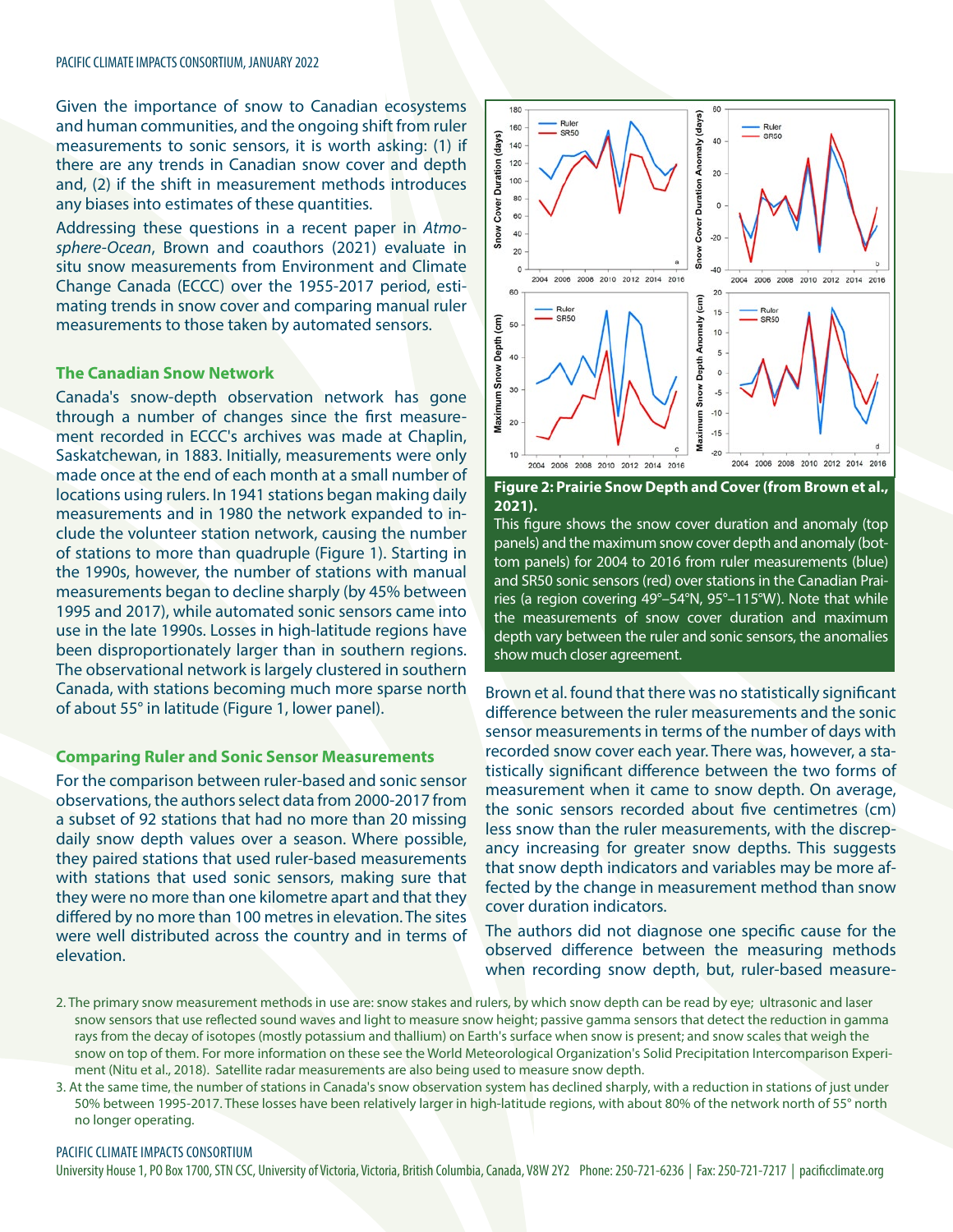ments and sonic sensors have different sets of potential error sources that could have contributed. The former have an element of subjective selection of measurement points where the ruler is placed, whereas the latter can be affected by vegetation growing in the instrument's field of view, the point nature of the measurement, the snow crystal type that they are observing, the presence of heavy snowfall, blowing and drifting snow, snow density and the rattling of the sensor in the wind.

Given this systematic difference in estimated snow depth by the two methods, the authors asked the question: could this affect the estimation of trends? To answer this question, they examined a subset of station data from Alberta that were recorded over the 2004-2017 period. Brown and coauthors noticed that while the absolute values of snow cover duration and snow depth clearly differ between the two methods (Figure 2, left panels), the difference is much less when corresponding anomalies from a reference period are used (Figure 2, right panels).

## **Trends in Canadian Snow Depth and Cover**

With the issue of changing measurement methods addressed, the authors turned their attention to the observed trends in snow depth and cover. They focused on seven variables: the annual maximum snow depth and the corresponding date at which it occurs, the first and last days of the year with snow on the ground, and the number of days each year with snow cover (annual, spring and fall). Brown et al. also considered two periods. The first, 1955-2017, is the period since the network expanded to include regions outside of southern Canada. The second, 1981-2017, is the period over which the network included volunteer climate stations. The authors created a gridded data set in order to perform this analysis, first filling in missing data, then calculating anomalies, then interpolating<sup>4</sup> the data to a 190.5 kilometre grid.

The authors found that a long-term trend of decreasing snow depth is apparent in the observations over 1955- 2017 (Figures 3 and 4). They attribute this to the combination of reduced winter precipitation over western and southern Canada and an increase in the amount of precipitation that is falling as rain. At points where there are significant trends (29.8% of locations), the snow depth has been declining by about 4.80 cm per decade. The Canada-wide decline is about 1.31 cm per decade. The trend is smaller over the 1981-2017 period, with a decline of about 0.58 cm per decade and significant trends are only present at 8.3% of the locations in the data set during that period,



SDmax 1981-2017



**Figure 3: Maximum Snow Depth (from Brown et al., 2021).**  This figure shows gridded plots of maximum snow depth trends across Canada for the 1955-2017 (top panel) and 1981-2017 (bottom panel) periods, from rulers and sonic sensors. Orange and navy orbs denote grid points with statistically significant increases and decreases, respectively. Yellow and light blue orbs denote grid points with decreasing and increasing trends, respectively, but where the trends are not statistically significant. The size of the orbs indicates the size of the trend (in cm per decade) as per the legends in the bottom left of each panel.

all of which show a decline. In total, about 63% of stations show a declining trend, significant or otherwise.

Brown et al. do not find evidence of long-term trends in the timing of the first and last days that have snow on the ground, or in the snow season length over the 1955-2017

4. Interpolation is the process of calculating unknown values, such as the snow depth at a given location for which data does not exist, from known values, such as snow depth data from nearby stations, using statistical methods and observed relationships between these quantities.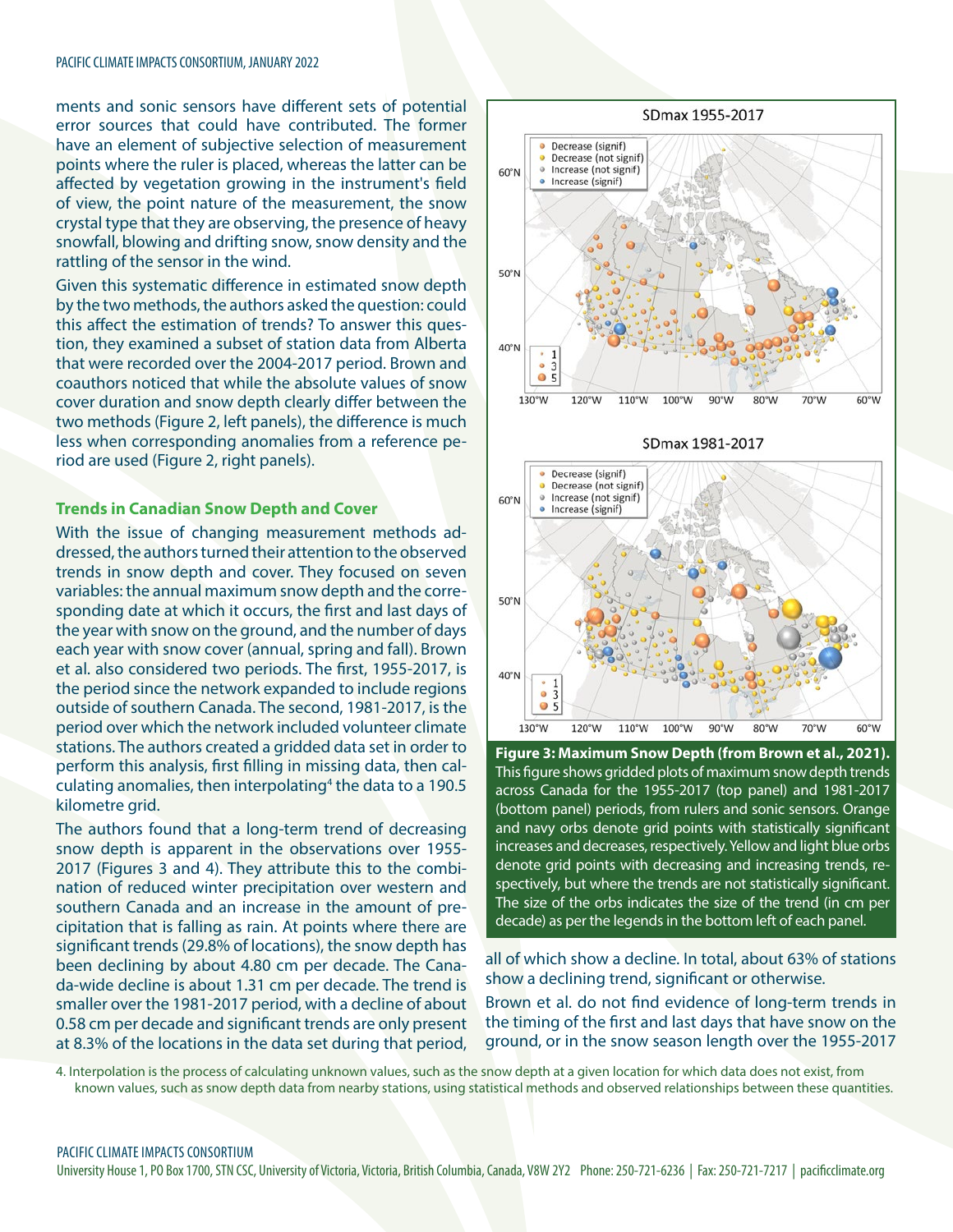

**Figure 4: Snow Cover Duration and Depth Anomalies (from Brown et al., 2021).**  This figure shows the regionally-averaged anomalies for snow cover duration (left panel) and maximum snow-cover depth (right panel) for the 1955-2017 period relative to a 2003-2016 reference period, for all of Canada. Note in particular the strong decline in both variables over the 1970s.

period. Nevertheless, a reduction in snow season length of about two days per decade was apparent over the more recent period of 1981-2017, due to the snow season starting later.

When it comes to the number of days with snow on the ground, Brown and colleagues found that about a third of the study region showed long-term decreasing trends over 1955-2017 of about 3.90 days per decade, and a median reduction across Canada of about 1.54 days per decade. This decreasing trend affected snow cover days in the spring more than those in the fall, with about a third of locations showing significant decreases in the spring and only about 14% of locations showing decreases in the fall. Snow-free days increased at 28% of the stations examined over this period, with no stations showing a decrease in snow-free days. Owing to the relatively stronger influence of interannual variability over the shorter time scale, the authors found trends in snow cover days to be less apparent over the 1981-2017 period, with only about 7.7% of locations showing a significant decrease over this time frame.

Brown et al. note that a large portion of the declines in snow cover duration and maximum snow depth occur over the 1970s. The authors explain that this occurs at the same time as a period of rapid spring warming, a change in atmospheric circulation over the North Pacific Ocean

and a change in the North Atlantic Oscillation<sup>5</sup> that has been tied, in particular, to declines in winter storm activity and snow depth in eastern Canada.

## **Summary: Declining Snow Cover Across Canada, a Mixed Trend in BC**

As the climate warms, the Earth's cryosphere will continue its retreat, and Brown et al.'s research adds to the body of work that shows that similar reductions are occurring across Canada when considered as a whole. The authors' results paint a picture of a country experiencing fewer days with snow cover and with reduced maximum snow depth. Future climate projections<sup>6</sup> indicate that these trends will continue throughout the century, although the rate and magnitude of the change depends upon the corresponding rate of global anthropogenic greenhouse gas emissions. The authors showed that, when analyzing trends in snow cover, one way of handling the shift from ruler-based measurements to sonic sensor measurements is by looking at the anomalies, for which the two methods are in good agreement. Brown and colleagues did not attempt to quantify the effect of the ongoing loss of stations reporting snow cover on the quality of data in the data set, or the impact of the reduction in the number of climate stations comprising the volunteer climate station network, but did express that the reduction is concerning and

6. For more information on changes to snow cover in Canada, see Chapter 5 in Canada's Changing Climate Report (Derksen et al., 2019).

#### PACIFIC CLIMATE IMPACTS CONSORTIUM

University House 1, PO Box 1700, STN CSC, University of Victoria, Victoria, British Columbia, Canada, V8W 2Y2 Phone: 250-721-6236 | Fax: 250-721-7217 | pacificclimate.org

<sup>5.</sup> The North Atlantic Oscillation is a climate pattern characterized by periodic variations in the pressure of the atmosphere at sea level in the Atlantic Ocean. Its positive phase is characterized by a strong low pressure region just south of Iceland, called the Icelandic Low and a high pressure region near the Azores, called the Azores high. Its negative phase is characterized by a weaker Icelandic Low and Azores High. It has effects on weather both regionally and globally. In its positive phase, it brings warm, wet winters to northern Eurasia and cooler, drier winters to northeastern North America and the Mediterranean. In its negative phase, it brings the opposite, with cooler, drier winters in northern Eurasia, and warmer, wetter winters to the Mediterranean and northeastern North America. In the summer, its effects are generally weaker, but it can still affect the weather of northern North America, Greenland, northern Eurasia, the Mediterranean and parts of Africa. In Canada, the NAO's effects are generally felt in central and northeastern regions.